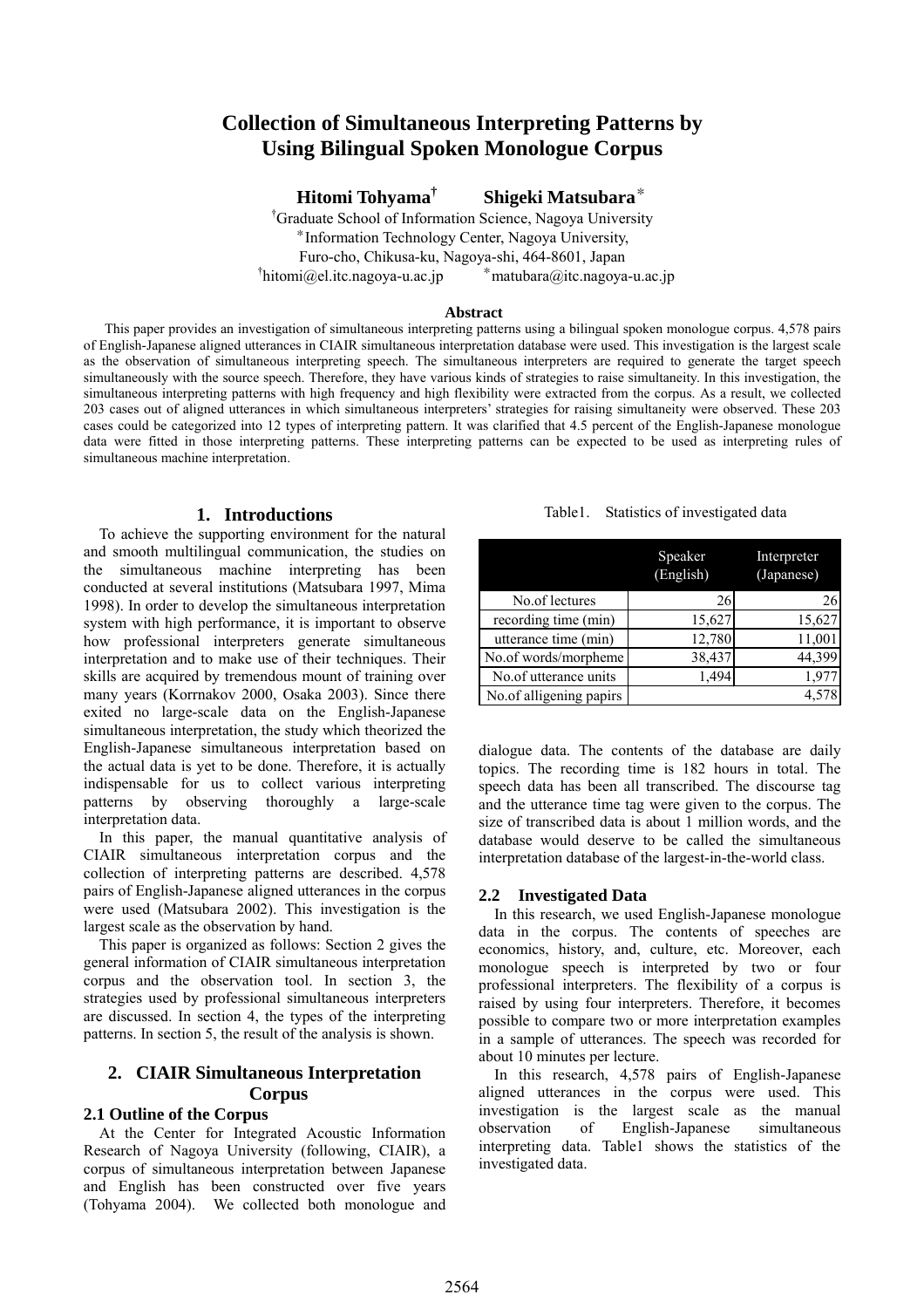

Figure 1: Sample of parallel database



Figure 2: Sample of time chart Example:  $\leq X$  before  $Y$ . (Refer to sec. 5.1.1)

# **2.3 Tools for Observing the Corpus**

We have constructed parallel database as shown in Figure 1. For a detailed analysis of interpreters' speech, such as extraction of temporal characteristics of interpretation, the acquisition of interpreting patterns, the detection of translation units, the database consists of relatively small units of the utterances of speakers and interpreters collected manually. Additionally, we developed a time chart for corpus analysis in order to support the practical use of the database. Figure 2 shows a sample of the time-chart. It visualizes simultaneous interpreting aspect. They have been developed as software which can be performed on the Web server, and a user can refer to the corpus easily by using a browser.

# **3. English-Japanese Simultaneous Interpretation**

# **3.1 Issue in English-Japanese Simultaneous Interpretation**

Simultaneous interpretation is one of the advanced language processing activities by humans (Mizuno 2005). One important characteristic of simultaneous interpretation is that the translation begins along the way of the speaker utterance. As for English and Japanese, there is a considerable difference in sentence structure. In linguistic typology, while English has a sentence structure of subject-verb-object (SVO), Japanese has that of subject-object-verb (SOV). If an object of the English speaker's utterance has a long passage, the interpreter has to wait and begin his/her interpretation until the English speaker finishes the utterance of its object. There is also a case that the postmodification clause in an English sentence is translated as the premodification clause in the Japanese sentence. The similar cases, which are difficult to be translated into Japanese, will be the obstacle for the English-Japanese simultaneous interpretation.

# **3.2 Strategy of Simultaneous Interpretation**

As with the issue concerning simultaneous interpretation suggested in the previous section, to begin translating simultaneously with speaker utterance is also a hard task for executing simultaneous machine interpretation. On the other hand, simultaneous interpreters are succeeded in generating Japanese translations simultaneously with English speeches, because they have various kinds of techniques to raise their simultaneity. Professional simultaneous interpreters deal with those difficulties that they face when they follow the utterance order of original speech by using those strategies relating to when-to-say and how-to-say. In this respect, the strategies used by professional simultaneous interpreters are categorized into the following types and interpreting patterns in those strategies are collected from the corpus (Refer to Figure 3).

# **3.2.1 Strategies to Raise the Simultaneity**  [**when-to-say**]

The following strategies are employed when the simultaneous interpreters follow the word order of the speakers' utterance as much as possible (Kamei 1994). In the below, we call such the strategies Type A.

## z **Type A-1 : Translation based on speakers' word order** [**how-to-say**]

To interpret along with speakers' utterance is the technique which the interpreters use when they follow the word order of the speakers' utterance. When interpreters use this technique, they do not have to wait until the speaker finishes the sentence, and this technique also allows interpreters to raise the simultaneity. What is crucial in this technique are to divide the sentence into small units which determine when to interpret and to connect each unit in appropriate order. Interpreters are required to translate English sentences as natural as possible, so that the amount of their utterance sometime larger than its original speakers' utterance.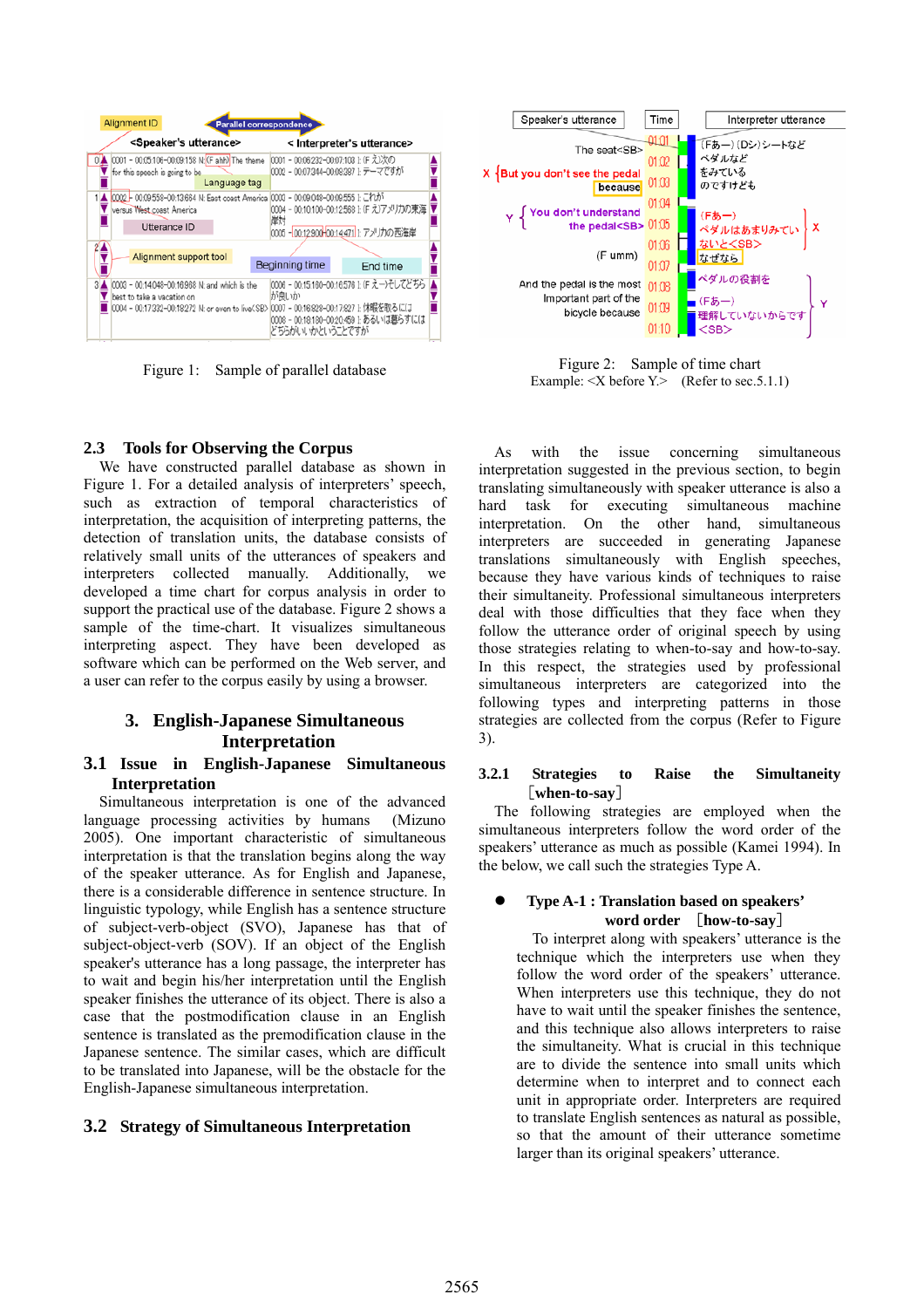

Figure 3: Classification of English-Japanese simultaneous interpretation strategies

# z **Type A-2 : Reducing the amount of target speech** [**how-to-say**]

This is the strategies in which interpreters generate fewer amount of target speech. This technique enables interpreters to generate the target speech in shorter time. Since the time needed for speaking the original speech is shorten, the simultaneity of interpretation will be raised. The techniques used in this strategy are to omit unnecessary words or phases and to summarize unimportant part of original speech.

# **3.2.2 Strategies to Raise Accuracy of Japanese** [**when-to-say**]

This is the strategy that interpreters do not start translating it until the speakers finished his/ her speech in order to collect enough information for accurate translation. This strategy is called Type B and is used when the original speech was short or the pauses between sentences are long. And this strategy cannot be used when the simultaneity is required. The strategy is not dealt in this paper.

# **4**.**Collecting the Interpreters' Translation Patterns**

# **4.1 Purpose of the Investigation**

By collecting the interpreting patterns which can be used as the translation rule for the simultaneous interpreting system, the realization of the simultaneous machine interpreting with high reliability can be expected. Thus, we collected the interpreters' translation techniques from the large-scale simultaneous interpretation corpus. Those techniques would enable the speech translation systems to interpret the original speech more simultaneously. The interpreting pattern collection by people is necessary for designing the system that collects those patterns automatically.

## **4.2 Translation Techniques Examined**

In this research, the complex sentence and the passive construction were focused. The reason why those

sentences were focused was that complex sentences are usually long and the passive constructions in the original English sentences have to be translated as the active sentences in Japanese. And this linguistic difference between English and Japanese is the obstacle for the simultaneous machine translation because it is hard for the system to determine translation units and translation timing. Therefore, we paid attention to interpreter's technique such as when and how they translate the speaker's utterances and how they omit unnecessary words and phrases.

# **5**.**Collecting the Interpreting Patterns**

The following list shows the examples of interpreters' technique to translate concerning complex sentences with conjunction, relative clauses, and passive construction sentences, which were discovered by observing the corpus. The following alphabets and numbers are the symbols used in order to explain interpreting patterns. They show what each symbol stands for. "X", "Y" are clause. "Z" is words. "(1)" is English structure, "(2)" is standard Japanese structure, "(3)" is an interpreter's technique. How often each symbol appears in the corpus is shown in Table 2. In the following corpus examples, "N" is native speaker utterances and "I" is interpreter utterances.

# **5.1 Translation According to Word Order 5.1.1 Sub-conjunction Sentence**

## **# "because" Clause #**

When ordinary people translate the English complex sentence  $\langle X \rangle$  because  $Y$  into Japanese and the common translation of the sentence is <Y *nanode* X.>. The interpreter cannot begin the translation until the speaker talks about Y. However, simultaneous interpreters are able to begin the translation without waiting for when the speaker says Y by devising the translation like <X *naze-naraba* Y.>. That is, the order of X and Y occurring is corresponding to English sentence structure. In this research, the following three interpreting patterns are collected in the corpus.

- **(1): X because Y.**
- **(2): Y** *nano-de* **X.**

# **<Interpreting pattern type 1>**

**(3)-a: X,** *naze-nara-ba* **Y.** 

Translate X, and then add the "*naze-naraba*" part and Y.

## **<Interpreting pattern type 2>**

 **(3)-b: X, Y** *nano-desu.*

 After translate X and Y consecutively, add "*nano-desu*" which means "because".

## **<Interpreting pattern type 3>**

 **(3)-c: X, Y.**

Translate X and Y consecutively as the word order seen in the original speech, but omit the word "because." If the contents of X and Y have a strong connection, it is possible that the word "because" itself will be omitted. This technique is the same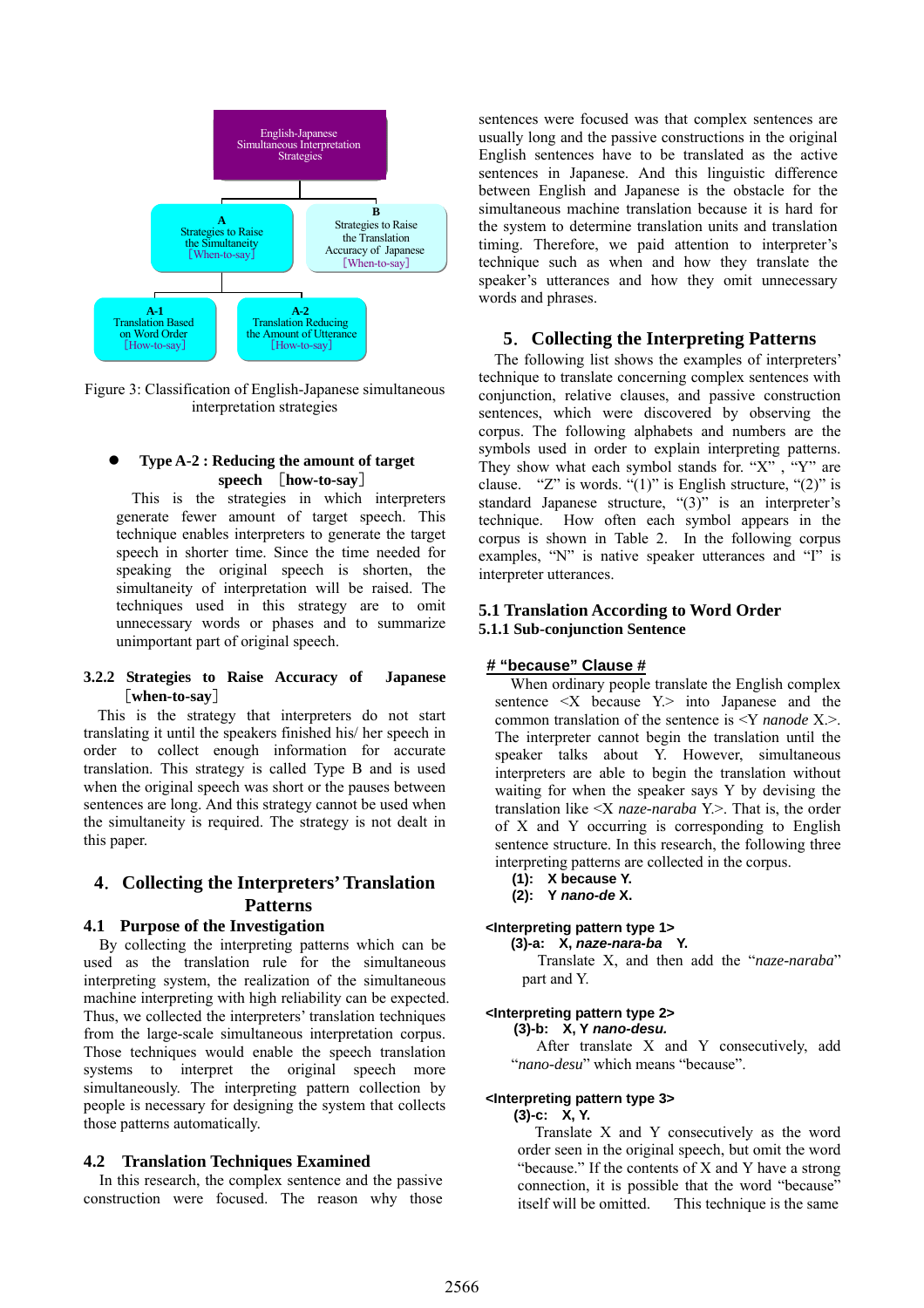| Strategy                                                              | Syntax type<br>of sentence        | English sentence<br>structure<br>(speaker) | <b>Standard Japanese</b><br>sentence structure       | Interpretation technique<br>with high simultaneity<br>(interpreter)                                            | Occurrence<br>count in<br>the data | Occurrence count<br>(the proportion of<br>the technique $(\%)$ |
|-----------------------------------------------------------------------|-----------------------------------|--------------------------------------------|------------------------------------------------------|----------------------------------------------------------------------------------------------------------------|------------------------------------|----------------------------------------------------------------|
| Interpretati<br>on<br>according<br>to English<br>structure<br>$(A-1)$ | sub-<br>conjunction               | $\langle X \rangle$ because Y.             | $\langle Y \rangle$ nano-de $X \rangle$              | a. $\langle X, naze-nara-ba \rangle Y$ .<br>b. $\langle X, Y \rangle$ nano-de-su $\langle Y \rangle$<br>c. $.$ | 27                                 | a. $23(85.2)$<br>b. 1(3.7)<br>c. $1(3.7)$                      |
|                                                                       |                                   | $\langle X \rangle$ before Y.              | $\langle Y \rangle$ su-ru mae-ni X. $>$              | a. $\langle X \rangle$ shi-te kara Y. $>$<br>b. $\langle X \rangle$ shita ato-ni $Y \rangle$                   |                                    | a. $2(50.0)$<br>b. $1(25.0)$                                   |
|                                                                       |                                   | $\langle X \rangle$ even if Y $>$          | <tatoe de-aru<br="" y="">-to-shite-mo X.&gt;</tatoe> | $\langle X, Y \rangle$ de-aru-to-shi-te-mo $\langle Y \rangle$                                                 |                                    | 4(80.0)                                                        |
|                                                                       | relative                          | $\langle X \rangle$ which $Y >$            | $\langle Y \rangle$ de-aru X.                        | $a. \leq X$ , kore-ni kann-shi-te-<br>waY ><br>$b. \le X, Y, X >$                                              | 30                                 | a. $20(66.7)$<br>b. $4(13.3)$                                  |
|                                                                       |                                   |                                            | $\langle X \rangle$ where Y $>$                      | $<$ Y to-iu X $>$                                                                                              | $\langle X, Y \rangle$             | 17                                                             |
| Omission<br>$(A-2)$                                                   | $subject +$<br>perception<br>verb | $Z$ think $Y$ >                            | $Z$ wa Y to omoi-<br>massu >                         | a. $\langle Y \rangle$ to omoi-masu. $>$<br>$b. \leq Y$ de-aru $>$<br>c. $\langle Y \text{ de-syou} \rangle$   | 101                                | a. $58(57.4)$<br>b.35(34.7)<br>c. $2(1.98)$                    |
|                                                                       | passive<br>construction           | $Z$ be+past participle. $>$                | $Z$ wa sa-reru $>$                                   | $Z$ wo su-ru $>$                                                                                               | 79                                 | 65(82.3)                                                       |

## Tble2. The result of the investigation

techniques explained in section 5.2 which areeffective for reducing the gap time between the original speaker's utterance and the interpreter's utterance.

#### **Example 1**

- N: But you don't see the pedal **because**
- I: *Pedaru-wa amari mi-te inai-to. nazenara*
- N: you don't understand the pedal.
- I: *Pedaru-no yakuwari-wo rikai-shi-te inai kara-de-su*

## **Example 2**

- N: So when I came to Kansai, it was a really big shock **because** these people look so normal.
- I: *Tokoro-ga kannsai-ni kita toki-ni mata bikkuri-shi-mashi-ta. futsuu-nann-desu.*

#### **Example 3**

- N: I was completely shocked **because**
- I: *Watashi-wa sugoi shokku-wo uke-te shimai-mashi-ta. De*
- N: it was a train that I had never se, a train like I had never seen before.
- I: *Dennsya-wa mae watashi-ga mita koto-mo nai-youna dennsya-deshita.*

# **# "even if" Clause #**

When the phrase "even if" is used, the occurring order of X and Y will be reversed.

**(1): X even if Y.** 

#### **(2):** *tatoe* **Y** *de- aru- to shi-temo* **X.**

There are four cases of interpreting patterns with "even if," and all cases are translated in the reversed way.

## **<Interpreting pattern type 4>**

## **(3): X, Y** *de aru-to shi-temo.*

In order to translate it in the word order seen in the English sentence, an interpreter stops translating

in front of "even if" and say "*tatoe*" before translate the Y part.

#### **Example 4**

- N: And another way to start is always be willing to work **even if** you're a student.
- I: *Sore-kara mata hazimeru-ni atari-mashi-te-mo itu-mo-desu-ne. Yorokonn-de shigoto-wo shi-nasai. Gakusei-de-mo desu-ne.*

## **# "before" Clause #**

The reverse clause order also can be observed in the sentences with "before."

# **(1): X before Y.**

# **(2): Y** *su-ru mae-ni* **X.**

One interesting technique was observed. In the technique, the simultaneous interpreters generate the phrases such as "*shi-te kara*" and "*shi-ta ato-ni*" which have opposite meaning of *"su-ru mae-ni"* seen in (2) after they generate X, and, after that, they translate Y. The following two interpreting patterns were collected in this research.

## **<Interpreting pattern type 5>**

**(3)-a: X** *shi-te kara* **Y.** (Refer to Figure 2) **(3)-b: X** *shi-ta ato-ni* **Y.** 

## **Example 5**

N: Okay, you should pay back ahh most or all of your loans **before** you invest a lot of money.

I: *Mina-sann-no syakkinn-no hotonndo-wo kaeshi-te-kara toushi-wo suru-to-iu koto-ni shita-hou-ga ii-to omoi-masu.* 

#### **Example 6**

- N: You should pay back ahh most or all of your loans
- I: *kurezittokaado-de-no kariire-wo*
- N: **before** you invest a lot of money.
- I: *Hennsai-shita ato toushi-wo kanngae-nasai to-iu -koto-de-ari-masu.*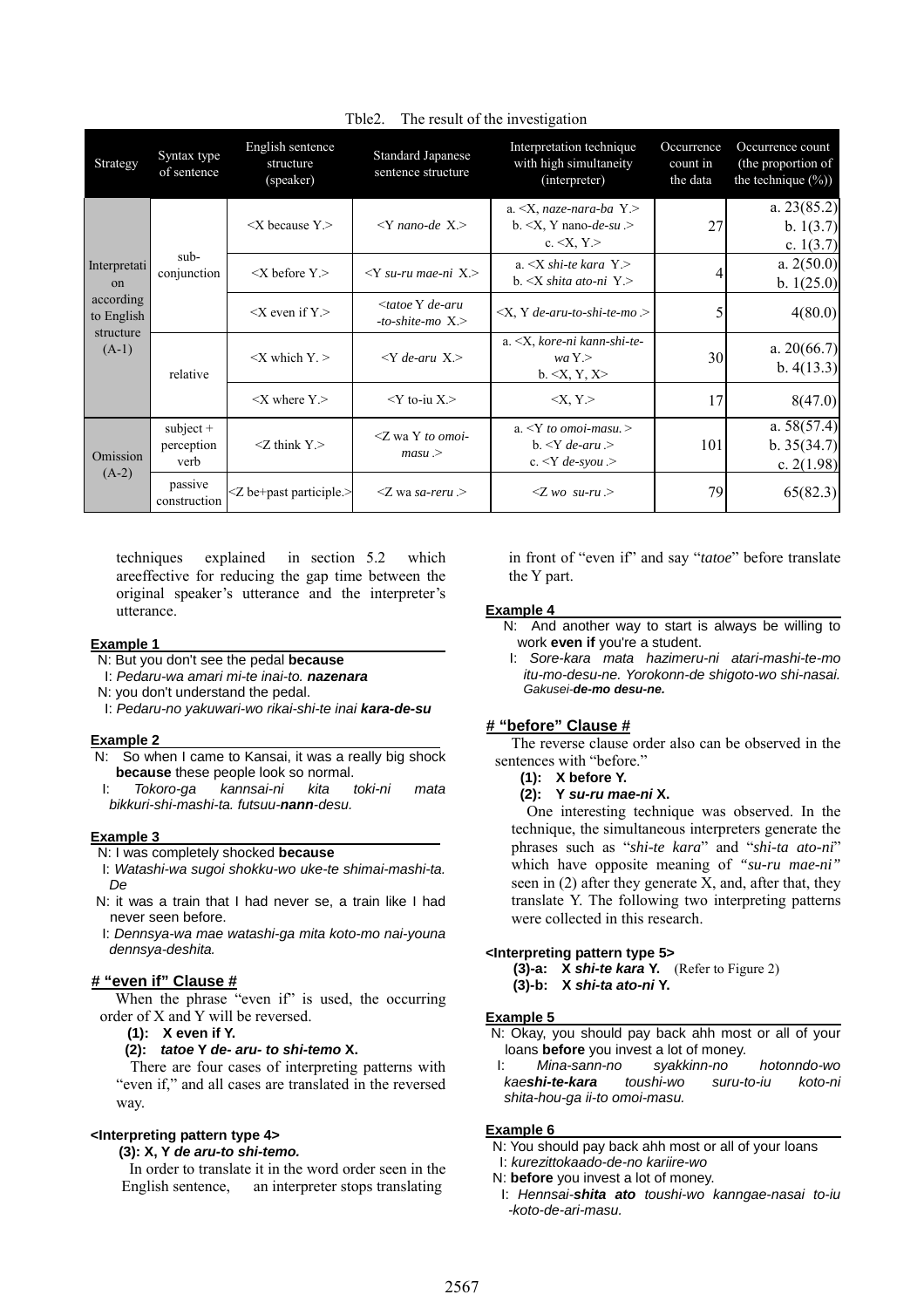## **5.1.2 Interpreting Patterns in Sentences Include Relative Pronouns and Relative Adverbs**

In this section, the result of analysis on the interpreting patterns with the relative pronoun "which" and relative adverb "where" collected will be described. There was no case of the reverse clause order found in the sentences with the other relative pronouns such as "who," "when," and the like, so that the further research should be done.

# **# "which" Clause #**

When the sentence including relative pronoun, it is usually the case to translate the relative pronoun clause Y modifies the main clause X.

**(1): X which Y.** 

## **(2): Y** *de-aru* **X.**

Those interpreting patterns where the speech was translated in accordance with utterance order were categorized into two major types of strategies.

#### **<Interpreting pattern type 6>**

#### **(3)-a: X,** *kore-ni kann-shi-te-wa* **Y.**

 To translate the relative pronoun in the way that reflects its grammatical function, that is "pronoun plus conjunction".

## **<Interpreting pattern type 7>**

# **(3)-b: X, Y X.**

In this case, X is translated before Y. But soon after Y is translated, X is translated again. The simultaneity will be raised and the content of original speech will not be distorted by using this technique because it retains the original English word order. By translating X, the final translation will have the same clause order as the original Japanese sentence, therefore the final translation will become more natural.

## **Example 7**

N: One exception might be your home **which** you pay off little by little over the years, but

I: *Hito-tsu reigai-wa kore-wa zyuutaku desu-ne kore-ni kann-shi-te-wa nagai zikann-wo kake-te sukoshi-zutsu kae-su toiu-koto-desu keredo-mo.* 

#### **Example 8**

- N: exception might be your home **which** you pay off little by little over the years,
- I: *Reigai-wa desu-ne ie-de ari-masu. suunenn kake-te sukoshi-zutu bunnkatsu-de hara-tte iku ie-no baai-wa reigai-de ari-masu keredo-mo roonn-toka*

# **# "where" Clause #**

Concerning relative adverb "where," the occurring order of clause is also reversed.

**(1): X where Y.**

 **(2): Y** *to-iu* **X.** 

## **<Interpreting pattern type 8>**

#### **(3): X, Y.**

The main clause X and the relative adverb clause Y are translated consecutively and the relative adverb "where" mean is omitted. The similar cases are found in the corpus.

#### **Example 9**

- N: set about collecting broken toys from the garbage… I: *Kowareta omocha-wo gomi-no naaka-kara atsume-te-kite*…
- N: and bringing them back to his little shoe shop
- I: *soshite sore-wo jibun-no kutsukoubou-ni mochikonn-de*
- N: **where** he would repair them by hand and repaint them and make then look new.

I: *te-de hito-tsu hito-tsu shuuri-wo shi-tari iro-wo nuri naoshi-tari-shite soshite atarashi-ku kirei-ni* 

# **5.2 Translation Reducing the Amount of Utterance**

# **5.2.1 Omission**

Omission sometimes invites the situation that the necessary information is not conveyed or is distorted. Therefore to determine what to omit will be a difficult ability. In this research, the verbs used frequently and related to thinking and perception such as "feel," "find," "notice," "imagine," "see" and "mind" were examined. But no particular interpreting pattern was found. However, the interpreting pattern which the subjects of the verb "think" often omitted was found.

# **# Subject+ think + (that-clause) #**

The appearance of the phrase,  $\leq Z$  think Y (that-clause).> is numerous in the speaker utterance. Out of 101 appearances of the phrase, the cases in which "Z" wasn't translated were 58 cases, and "Z think" wasn't translated at all were 35 cases. If the machine can shorten the translation that it generates by omitting words and phrases, the time needed for the machine translation will also be shortened and it eventually raises the simultaneity of the system.

**(1): Z think Y.** 

**(2): Z** *wa Y to omoi-masu.* 

# **<Interpreting pattern type 9>**

**(3): Y** *to omoi-masu.*

Moreover, the interpreting patterns in which the verb "think" were translated as guess phrase such as "*nanode-shou"* and "*dewa-nai-de-shou-ka*" were found.

#### **Example 10**

N: **I think** that is the key, **I think** that is the pedal of our bicycle here.

|                                  |  | l: Kore-ha totemo zyuuyou-da-to | omoi-masu.   |  |  |  |  |
|----------------------------------|--|---------------------------------|--------------|--|--|--|--|
| Kore-koso-ga                     |  | sakihodo-no                     | zitennsya-no |  |  |  |  |
| pedaru-deha-nai-ka-to omoi-masu. |  |                                 |              |  |  |  |  |

#### **Example 11**

N: **I think** that's part of maintaining um a proper appearance

I: *Minari-wo tadashi-ku totonoe-nakereba to-iu-koto nann-de-show.* 

#### **Example 12**

N: **I think** that has a very major affect on your mind. I: *Kou-itta koto-ga sunn-de-ru hito-no kokoro-ni ooki-na eikyou-wo ataeru-nnde-wa nai-de-syhow-ka*